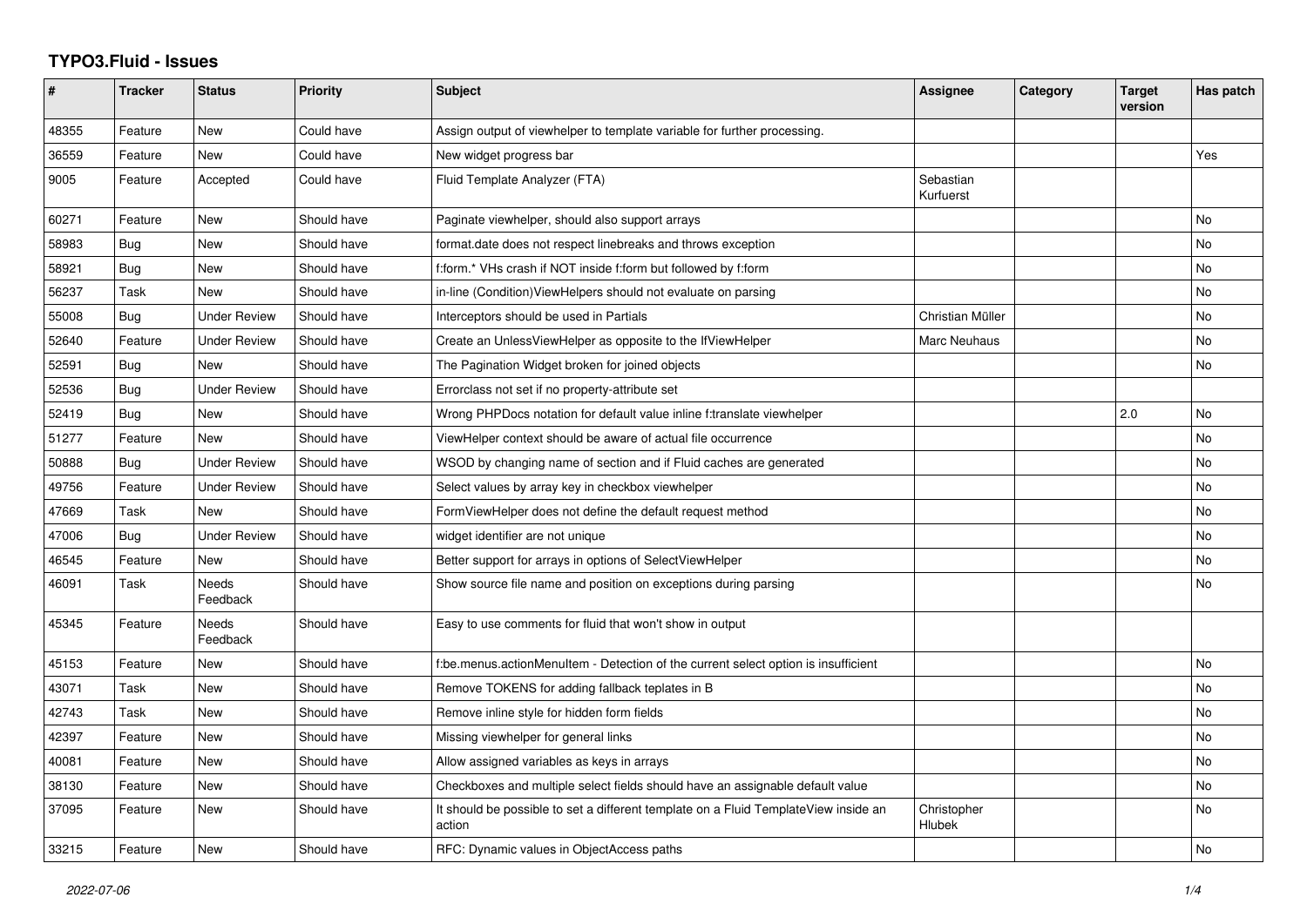| $\sharp$ | <b>Tracker</b> | <b>Status</b>            | <b>Priority</b> | Subject                                                                                                     | <b>Assignee</b>        | Category | <b>Target</b><br>version | Has patch |
|----------|----------------|--------------------------|-----------------|-------------------------------------------------------------------------------------------------------------|------------------------|----------|--------------------------|-----------|
| 28554    | Bug            | New                      | Should have     | (v4) implement feature flag to disable caching                                                              |                        |          |                          | <b>No</b> |
| 28553    | Bug            | New                      | Should have     | improve XHProf test setup                                                                                   |                        |          |                          | No        |
| 28552    | Bug            | New                      | Should have     | (v5) write ViewHelper test for compiled run; adjust functional test to do two passes<br>(uncached & cached) |                        |          |                          | No        |
| 28551    | Bug            | Accepted                 | Should have     | (v4) backport VHTest                                                                                        | Sebastian<br>Kurfuerst |          |                          | <b>No</b> |
| 28550    | Bug            | New                      | Should have     | (v4) make widgets cacheable, i.e. not implement childnodeaccess interface                                   |                        |          |                          | No        |
| 28549    | Bug            | New                      | Should have     | make widgets cacheable, i.e. not implement childnodeaccess interface                                        |                        |          |                          | No        |
| 13045    | Bug            | New                      | Should have     | Entity decode of strings are different between if-conditions and output of variable                         |                        |          |                          |           |
| 9514     | Feature        | New                      | Should have     | Support explicit Array Arguments for ViewHelpers                                                            |                        |          |                          |           |
| 3291     | Feature        | <b>Needs</b><br>Feedback | Should have     | Cacheable viewhelpers                                                                                       |                        |          |                          | <b>No</b> |
| 57885    | Bug            | New                      | Must have       | Inputs are cleared from a second form if the first form produced a vallidation error                        |                        |          |                          | No        |
| 49038    | Bug            | New                      | Must have       | form.select does not select the first item if prependOptionValue is used                                    |                        |          |                          | <b>No</b> |
| 5636     | Task           | <b>Under Review</b>      | Must have       | Form_RadioViewHelper and CheckBoxViewHelper miss check for existing object<br>before it is accessed.        |                        |          |                          | No        |
| 62346    | Feature        | New                      | Could have      | f:comment should have high precende                                                                         |                        | Core     | 3.x                      | No        |
| 30555    | Feature        | New                      | Could have      | Make TagBuilder more extensible                                                                             |                        | Core     |                          | <b>No</b> |
| 10472    | Feature        | New                      | Could have      | Fluid Standalone distribution                                                                               |                        | Core     |                          | No        |
| 7608     | Feature        | New                      | Could have      | Configurable shorthand/object accessor delimiters                                                           |                        | Core     |                          | Yes       |
| 1907     | Feature        | New                      | Could have      | Default values for view helpers based on context                                                            |                        | Core     |                          |           |
| 46257    | Feature        | <b>Under Review</b>      | Should have     | Add escape sequence support for Fluid                                                                       |                        | Core     |                          | No        |
| 39990    | Bug            | New                      | Should have     | Same form twice in one template: hidden fields for empty values are only rendered<br>once                   |                        | Core     |                          | No        |
| 33394    | Feature        | Needs<br>Feedback        | Should have     | Logical expression parser for BooleanNode                                                                   | <b>Tobias Liebig</b>   | Core     |                          | No        |
| 32035    | Task           | New                      | Should have     | Improve fluid error messages                                                                                |                        | Core     |                          | Yes       |
| 12863    | Bug            | New                      | Should have     | Attributes of a viewhelper can't contain a '-'                                                              | Sebastian<br>Kurfuerst | Core     |                          | No        |
| 4704     | Feature        | New                      | Should have     | Improve parsing exception messages                                                                          |                        | Core     |                          |           |
| 3481     | Bug            | New                      | Should have     | Use ViewHelperVariableContainer in PostParseFacet                                                           |                        | Core     |                          | No        |
| 51239    | <b>Bug</b>     | <b>Under Review</b>      | Must have       | AbstractViewHelper use incorrect method signature for "\$this->systemLogger->log()"                         | Adrian Föder           | Core     |                          | Yes       |
| 33551    | <b>Bug</b>     | New                      | Must have       | View helper values break out of a partial scope                                                             | Sebastian<br>Kurfuerst | Core     |                          | No        |
| 27607    | <b>Bug</b>     | New                      | Must have       | Make Fluid comparisons work when first element is STRING, second is NULL.                                   |                        | Core     |                          | No        |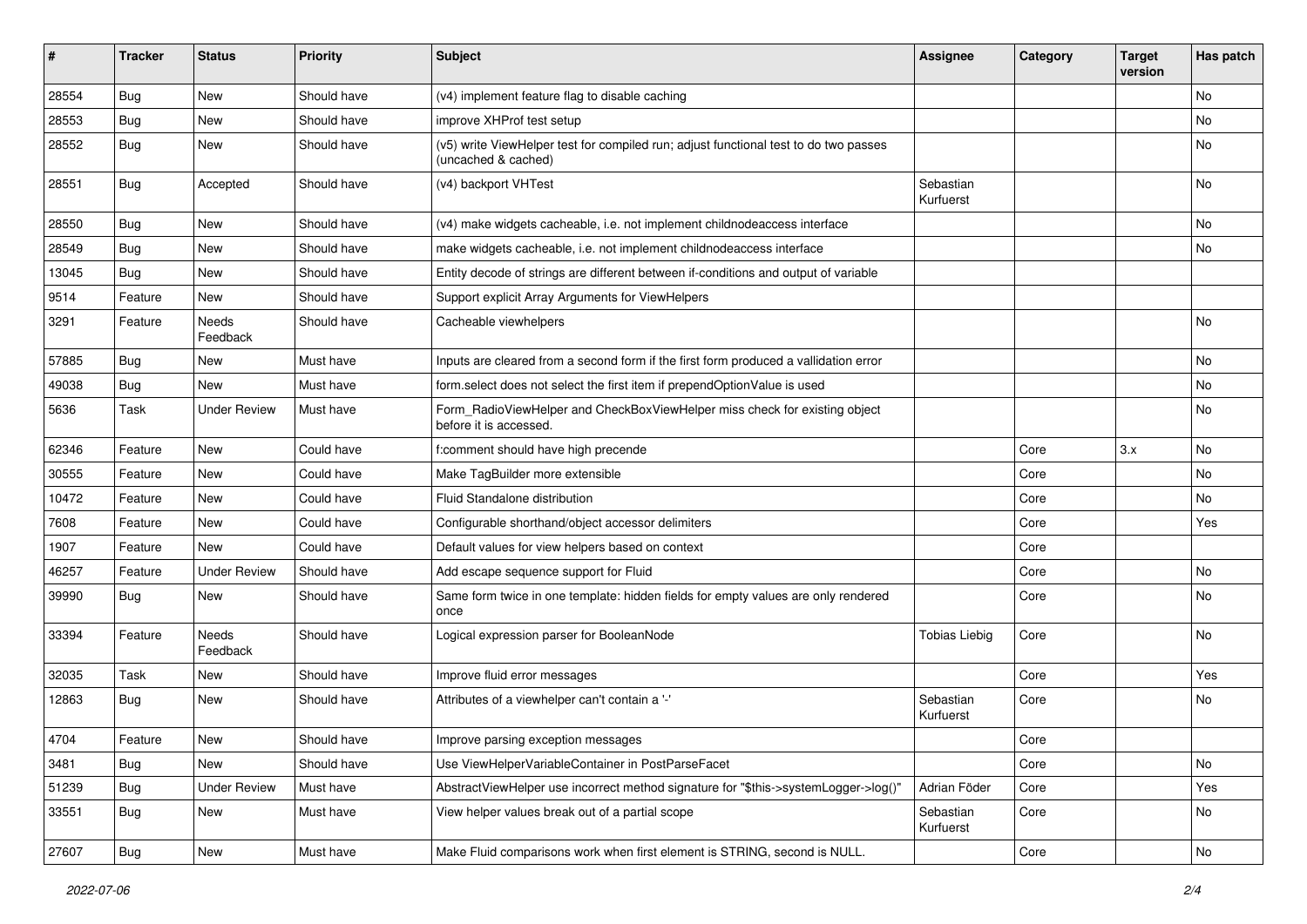| $\pmb{\#}$ | <b>Tracker</b> | <b>Status</b>            | <b>Priority</b>      | <b>Subject</b>                                                                                         | <b>Assignee</b>             | Category    | <b>Target</b><br>version | Has patch |
|------------|----------------|--------------------------|----------------------|--------------------------------------------------------------------------------------------------------|-----------------------------|-------------|--------------------------|-----------|
| 60181      | Feature        | <b>New</b>               | Could have           | Caching mechanism for Fluid Views/Templates                                                            |                             | View        |                          | <b>No</b> |
| 8989       | Feature        | Needs<br>Feedback        | Could have           | Search path for fluid template files                                                                   |                             | View        |                          | No        |
| 46289      | Bug            | Needs<br>Feedback        | Should have          | Enable Escaping Interceptor in XML request format                                                      |                             | View        | 2.0.1                    | <b>No</b> |
| 45394      | Task           | <b>New</b>               | Should have          | Forwardport Unit test for standalone view                                                              |                             | View        |                          | <b>No</b> |
| 43072      | Task           | New                      | Should have          | Remove TOKENS for adding templates fallback in Backporter                                              |                             | View        |                          | No        |
| 38369      | Bug            | New                      | Must have            | Resource ViewHelpers should not fall back to request package                                           |                             | View        |                          | No        |
| 26664      | Task           | <b>New</b>               | Won't have this time | Clean up Form ViewHelpers                                                                              |                             | ViewHelpers |                          | No        |
| 26658      | Task           | New                      | Won't have this time | Make Form ViewHelpers consistent                                                                       |                             | ViewHelpers |                          | No        |
| 34309      | Task           | <b>New</b>               | Could have           | Unknown ViewHelpers cause exception - should be handled more graceful                                  |                             | ViewHelpers |                          | No        |
| 3725       | Feature        | New                      | Could have           | <b>CSS Engine</b>                                                                                      | Christian Müller            | ViewHelpers |                          | No        |
| 65424      | Bug            | <b>Under Review</b>      | Should have          | SelectViewHelper must respect option(Value Label)Field for arrays                                      |                             | ViewHelpers |                          | No        |
| 60003      | Feature        | New                      | Should have          | Add required-Attribute to f:form.password                                                              |                             | ViewHelpers |                          | No        |
| 58862      | Bug            | Needs<br>Feedback        | Should have          | FormViewHelper doesn't accept NULL as value for \$arguments                                            | Bastian<br>Waidelich        | ViewHelpers |                          | Yes       |
| 54284      | Bug            | New                      | Should have          | Default Option for Switch/Case VH                                                                      |                             | ViewHelpers |                          | <b>No</b> |
| 54195      | Task           | New                      | Should have          | Rename and move FormViewHelper's errorClass value, currently 'f3-form-error'                           | Adrian Föder                | ViewHelpers |                          | No        |
| 49600      | Bug            | <b>New</b>               | Should have          | f:form tag shown as a HTML on frontend                                                                 |                             | ViewHelpers |                          | No        |
| 44234      | Bug            | <b>Under Review</b>      | Should have          | selectViewHelper's sorting does not respect locale collation                                           |                             | ViewHelpers | 2.1                      | No        |
| 43346      | Feature        | <b>Under Review</b>      | Should have          | Allow property mapping configuration via template                                                      | Karsten<br>Dambekalns       | ViewHelpers | 2.1                      | <b>No</b> |
| 40998      | Bug            | <b>Under Review</b>      | Should have          | Missing parent request namespaces in form field name prefix                                            | Sebastian<br>Kurfuerst      | ViewHelpers | 1.1.1                    | <b>No</b> |
| 39936      | Feature        | <b>New</b>               | Should have          | registerTagAttribute should handle default values                                                      |                             | ViewHelpers |                          | <b>No</b> |
| 37619      | Bug            | New                      | Should have          | Fatal Error when using variable in name attribute of Section ViewHelper                                |                             | ViewHelpers |                          | No        |
| 36662      | Bug            | <b>Needs</b><br>Feedback | Should have          | Checked state isn't always correct when property is collection                                         | Kevin Ulrich<br>Moschallski | ViewHelpers | 1.1.1                    | No        |
| 36410      | Feature        | New                      | Should have          | Allow templates to send arguments back to layout                                                       |                             | ViewHelpers |                          | <b>No</b> |
| 34682      | Bug            | <b>Under Review</b>      | Should have          | Radio Button missing checked on validation error                                                       |                             | ViewHelpers |                          | No        |
| 30937      | Bug            | New                      | Should have          | CropViewHelper stringToTruncate can't be supplied so it can't be easily extended                       |                             | ViewHelpers |                          | Yes       |
| 10911      | Task           | New                      | Should have          | Tx_Fluid_ViewHelpers_Form_AbstractFormViewHelper->renderHiddenIdentityField<br>should be more reliable |                             | ViewHelpers |                          | No        |
| 9950       | Task           | New                      | Should have          | Binding to nested arrays impossible for form-elements                                                  |                             | ViewHelpers |                          |           |
| 8648       | <b>Bug</b>     | New                      | Should have          | format.crop ViewHelper should support all features of the crop stdWrap function                        |                             | ViewHelpers |                          | No        |